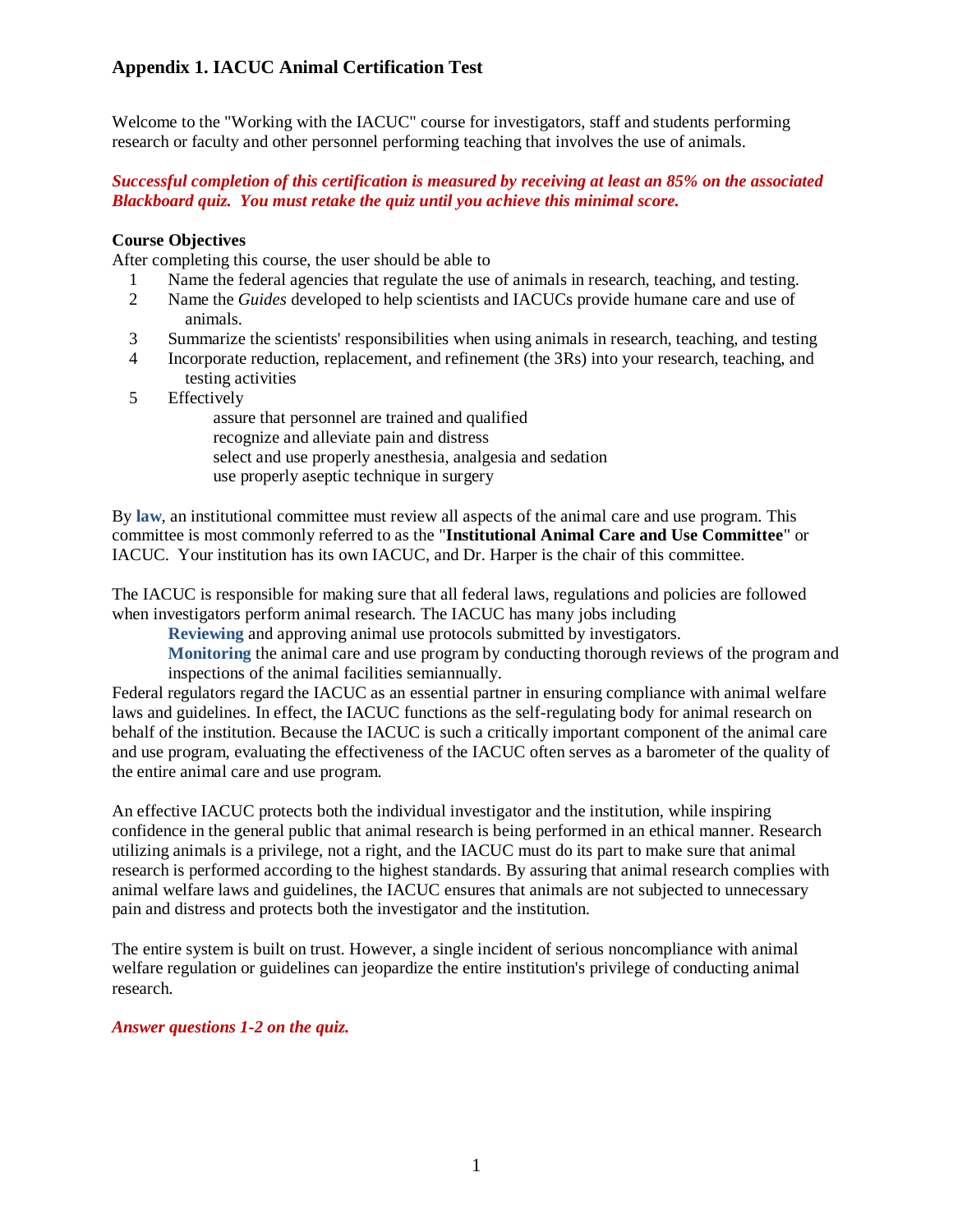**To what animals do the USDA Animal Welfare Act Regulations apply?** Here is the definition of an animal given in the regulations:

"Animal means any live or dead dog, cat, nonhuman primate, guinea pig, hamster, rabbit, or any other warm blooded animal, which is being used, or is intended for use for research, teaching, testing, experimentation, or exhibition purposes, or as a pet. This term excludes birds, rats of the genus *Rattus* and mice of the genus *Mus* bred for use in research, and horses not used for research purposes and other farm animals, such as, but not limited to livestock or poultry used or intended for use for improving animal nutrition, breeding, management, or production efficiency, or for improving the quality of food or fiber. With respect to a dog, the term means all dogs, including those used for hunting, security, or breeding purposes."

The second important agency involved in regulating animal use is the Department of Health and Human Services, which is the home of the **Public Health Service (PHS**). Passed by Congress in 1985, the **[Health Research Extension Act](http://grants.nih.gov/grants/olaw/references/hrea1985.htm)** directed PHS to provide guidelines for animal research. The **[Office of](http://grants.nih.gov/grants/olaw/olaw.htm)  [Laboratory Animal Welfare](http://grants.nih.gov/grants/olaw/olaw.htm)** (OLAW) is responsible for monitoring institutional compliance with PHS policy and guidelines. OLAW relies primarily on two documents for judging compliance, both of which are very important to animal research. The first, fairly brief one, is the **[PHS Policy on Humane Care](http://grants.nih.gov/grants/olaw/references/phspol.htm)  [and Use of Laboratory Animals](http://grants.nih.gov/grants/olaw/references/phspol.htm)**. It incorporates nine **[U.S. Government Principles For The Utilization](http://grants.nih.gov/grants/olaw/references/phspol.htm#USGovPrinciples)  [And Care Of Vertebrate Animals Used In Testing, Research, and Training](http://grants.nih.gov/grants/olaw/references/phspol.htm#USGovPrinciples)** that must be considered when institutions receive support from U.S. Government agencies. The second, lengthier document is the **[Guide for the Care and Use of Laboratory Animals](http://grants.nih.gov/grants/olaw/guide-for-the-care-and-use-of-laboratory-animals.pdf)** (usually called the *Guide*). These two documents together provide important information sometimes collectively called "PHS Policy." Compliance with PHS Policy is a required condition for receiving PHS support for activities involving vertebrate animals.

#### *Answer questions 3-4 on the quiz.*

Consulting with the veterinarian is an important part of filling out the animal forms. The USDA Animal Welfare Act Regulations stipulate that if procedures on animals are proposed that may cause more than momentary or slight pain or distress to animals, consultation with the attending veterinarian or his or her designee (a veterinarian with training or experience in laboratory animal medicine) must occur in the planning of those procedures. This is a good time to get advice on the latest medications and anesthetics, as well as tips on new procedures and ways to reduce pain or suffering.

**"How will the proposed use of animals contribute to human or animal health, the advancement of knowledge, or the good of society?"** This question or a variant appears in almost all animal protocol forms. This is a very important issue because you are asking for the privilege of using animals for procedures that rarely will benefit them individually and might result in their deaths. In general, there must be a compelling potential for benefit to warrant the use of animals. Another important question on protocol forms is **"What is the experimental design of the animal studies planned?"** In responding, keep in mind that the IACUC needs to understand the proposed use of animals.

The next module will discuss the importance of demonstrating that it is really necessary to use animals in the project--that use of other "non-animal" models will not suffice. Having shown that you must use animals, you will have to justify your choice of species. Federal regulations and the *Guides* specify that species should be chosen because of their "appropriateness." So, for example the *PHS Policy* states that **"The animals selected for a procedure should be of an appropriate species and quality and the minimum number required to obtain valid results."** In other words, the species is the best one to accomplish the aims of the project.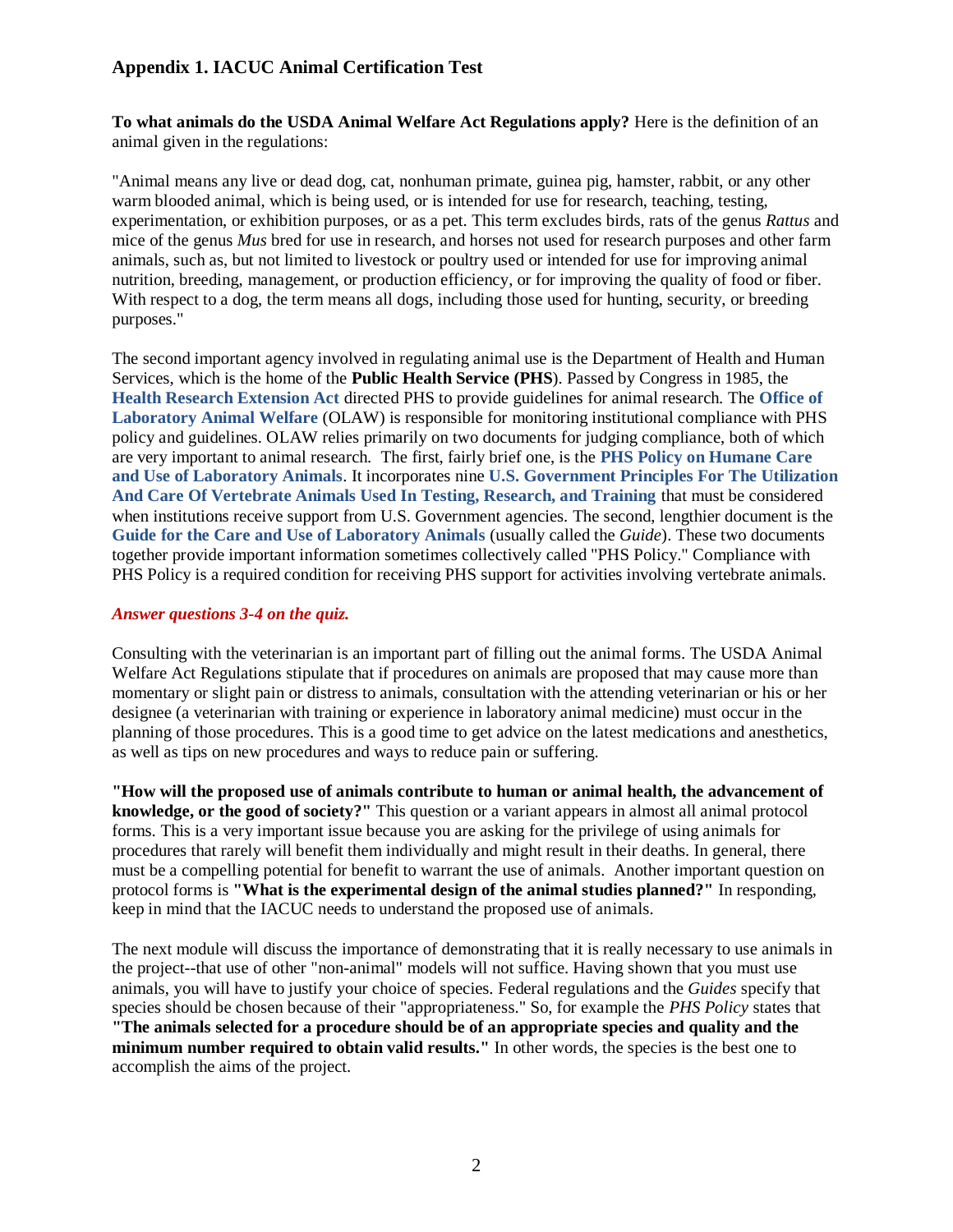**Reasons why a given species is particularly appropriate may include**

- ✓ **The presence of previous work in the literature that validates the use of a particular species in an animal model of a human or animal disease.**
- ✓ **The existence of a large body of previous laboratory data that would have to be repeated if another species was used instead.**
- ✓ **Characteristics of the species that render it uniquely suited to the proposed research.**
- ✓ **Size, availability and cost.**
- ✓ **Availability of reagents or research tools unique to that species.**

You should always use the most appropriate species in a research project, but, when two or more species are equally appropriate, IACUCs may ask that you use the least sentient ("aware") species capable of providing the needed data. Although there is no scientific consensus regarding the hierarchy of sentient species, many people believe that animals should be utilized starting at the bottom and moving toward the top of the following list:

Apes (orangutans, gorillas) Monkeys (baboons, rhesus monkeys, marmosets, tamarins) Larger animals commonly kept as pets such as dogs and cats Larger animals such as pigs and goats commonly used as farm animals Rabbits Rodents (guinea pigs, hamsters, rats, mice) Non-mammalian vertebrates (poultry, amphibians, reptiles, fish) Invertebrates (crustaceans, slugs, insects, arachnids, worms, etc.) Single cell organisms (yeast, bacteria)

There may be other good reasons for avoiding the use of particular species even though it is otherwise appropriate. For example, many primates are endangered. Their use in research reduces the already small numbers left in the world. One can easily argue this is a good reason to avoid using them.

You will also be asked to request a certain number of animals, and justify why you need that number. The IACUC realizes that it can be difficult to provide such information in advance, but the law requires them to review the number of animals to be used.

### *Answer questions 5-7 on the quiz.*

Now is a good time to address the very important concept of alternatives. We've already touched upon it during the discussion of the importance of using the most appropriate animal species possible and during our discussion of justifying animal numbers requested.

In 1959, two British scientists, William Russell and Rex Burch, urged all animal researchers to follow a policy of minimizing animal pain and use. They described three important concepts now known widely as the "three Rs." These concepts are **replacement, reduction and refinement.** The purpose of these concepts is to minimize animal use and pain or distress while still achieving the critical scientific objectives that lead to advances in health and medicine.

The first "R" is **replacement.** Replacement is simply replacing the use of animals with non-animal techniques. Examples of non-animal techniques that can sometimes replace animals include

- ✓ **Computer models.**
- ✓ **Cell culture or tissue culture systems.**
- ✓ *In vitro* **assays.**

Unfortunately, it is not very common for any of the above alternate systems to adequately replace animals in experiments. However, it does happen, and consideration should always be given to non-animal systems.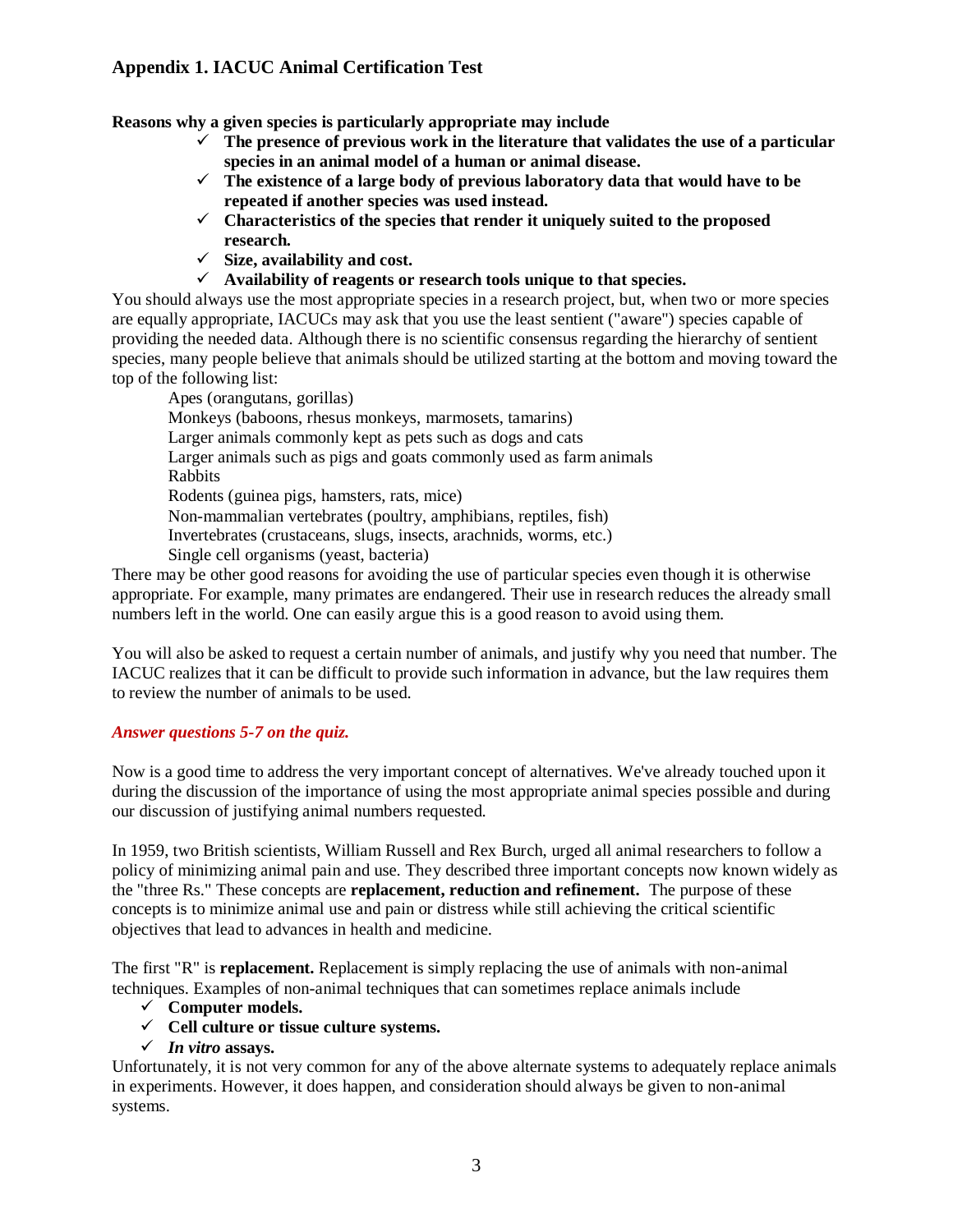The second "R" is **reduction**. Reduction is simply reducing the number of animals used. Examples of reduction include

- $\checkmark$  Limiting group sizes to the minimum needed to obtain statistically significant data.
- ✓ **Performing multiple experiments simultaneously** so that the same control group can be used for all the experiments.
- ✓ **Sharing tissues** with other investigators so that additional animals are not needed.
- ✓ **Designing experiments so that animals serve as their own controls.**
- ✓ **Using newer instrumentation** that improves precision and reduces the number of animals needed per data point.

The last "R" is **refinement.** As opposed to reducing the number of animals used, refinement refers to changing experiments or procedures to reduce pain or distress in those animals that must be used. Refinements in anesthesia, surgery, analgesia, and many procedures occur frequently. Examples of refinements include

- $\checkmark$  **New anesthetics** that allow rapid induction and reduced recovery times.
- ✓ **New analgesics** that provide more extended pain relief postoperatively with less frequent administrations.
- ✓ **New bleeding and injection techniques** that cause less tissue damage or distress.
- ✓ **Improved surgical techniques** that minimize trauma and the length of anesthesia.

### *Answer questions 8-12 on the quiz.*

Surgery on animals requires highly trained, conscientious individuals, and appropriate prior planning. To understand the issues involved, some important terms and concepts must be addressed.

- $\checkmark$  **Sterile or Aseptic Technique.** This refers to a series of practices followed to prevent the contamination of the surgical site by microbes during surgery. **If an animal will recover from surgery, sterile technique must be used.**
- ✓ **General anesthesia.** Simply stated, general anesthesia is a state of unconsciousness characterized by a complete lack of pain and sensory perception. **Prior to beginning surgery, you must ensure that the animal will not feel pain during the procedure.** General or regional anesthesia must be provided.
- ✓ **Survival surgery** is surgery in which the animal regains consciousness after anesthesia. If an animal undergoes survival surgery as part of a biomedical research activity, **aseptic (sterile) technique must be used** to prevent postoperative infections, **no matter what vertebrate species is involved.** The **incision site** must be properly prepared prior to the incision.

### *Answer question 13 on the quiz.*

Euthanasia literally means a "good death." A more appropriate simple definition is a "gentle death." The USDA **[AWA](https://www.citiprogram.org/members/index.cfm?pageID=171&intReferenceID=27670)** defines euthanasia as "the humane destruction of an animal accomplished by a method that produces rapid unconsciousness and subsequent death without evidence of pain or distress, or a method that utilizes anesthesia produced by an agent that causes painless loss of consciousness and subsequent death." The *[Guide](https://www.citiprogram.org/members/index.cfm?pageID=171&intReferenceID=27687)* defines **euthanasia simply as "the act of killing animals by methods that induce rapid unconsciousness and death without pain or distress."** Because it is necessary to euthanize most animals as part of experimental protocols, it is very important to use appropriate euthanasia techniques. The technique should result in rapid loss of consciousness followed by cardiac or respiratory arrest and, ultimately, a loss of brain function. In addition, animal handling and the euthanasia technique should minimize distress experienced by the animal prior to loss of consciousness (AVMA Guidelines for the Euthanasia of Animals: 2013 edition, page 7).

Because improper technique can cause pain and suffering to animals during euthanasia, you must be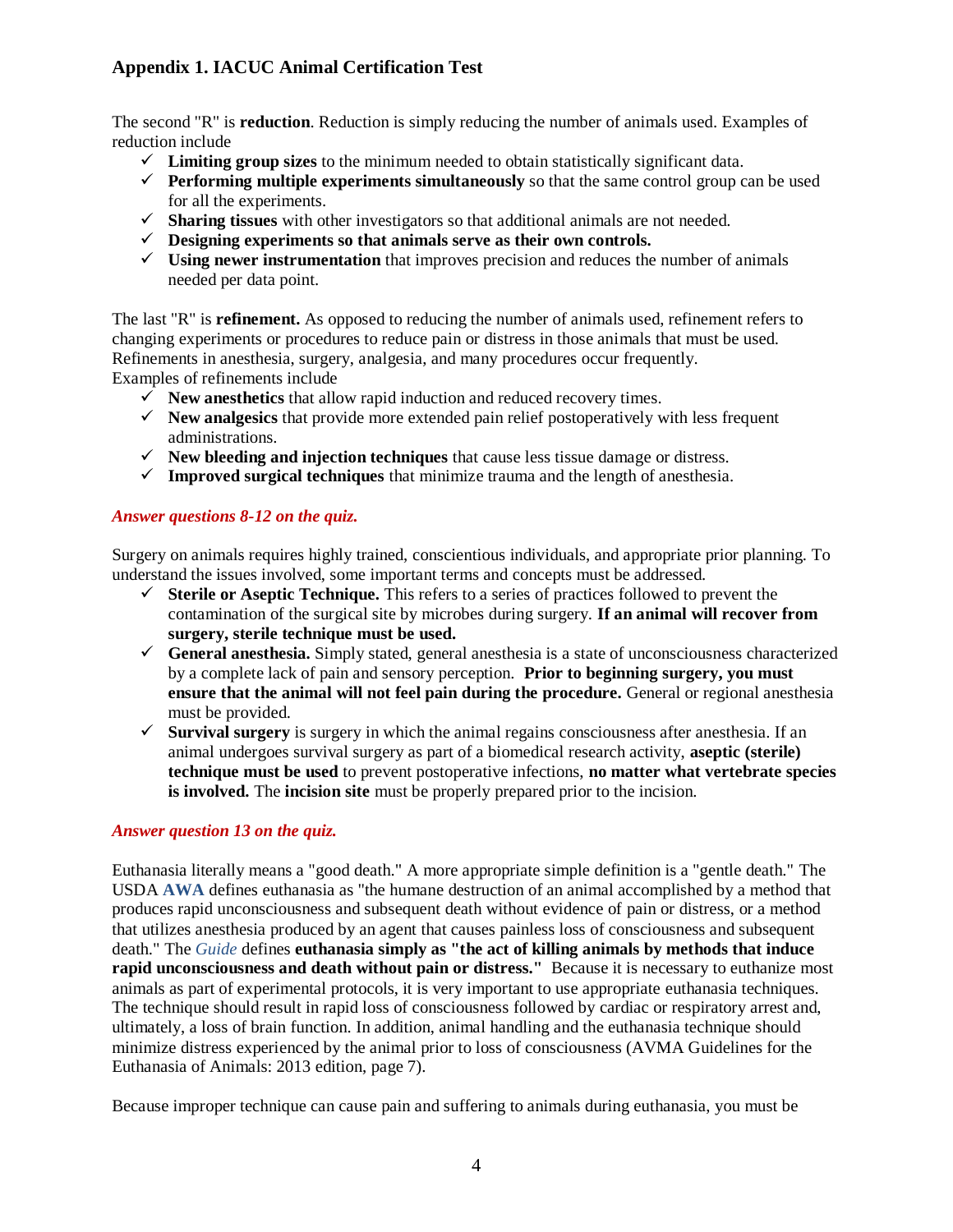trained to properly and humanely perform euthanasia. Of course, the IACUC is interested in your training and ability to humanely perform any procedure on animals, but proper training for euthanasia is an area of emphasis because of the increased potential for harm to animals. Do not perform euthanasia, or any other procedure on an animal until a person experienced with the procedure has trained you, and you feel confident performing the technique. PHS Policy and the *Guide* state that methods of euthanasia should be consistent with the recommendations of a panel sponsored by the American Veterinary Medical Association (AVMA), unless the IACUC approves deviations for scientific reasons. The *AVMA Guidelines for the Euthanasia of Animals* contains many guidelines used by IACUCs to evaluate methods of euthanasia.

To begin, it is important to know that euthanasia methods can be broadly separated into **physical** and **nonphysical (or pharmacologic)** methods.

- ✓ **Physical methods** rely on trauma to the head or spine or fatal loss of blood to cause rapid death. Examples include cervical dislocation, decapitation, captive bolt pistols, and exsanguination ("bleeding an animal out").
- ✓ **Non-physical or pharmacologic methods** rely on drugs to cause loss of consciousness and death.

The AVMA Guidelines classify euthanasia methods as 1) acceptable, 2) acceptable with conditions, and 3) unacceptable:

- **1. Acceptable** methods are those that consistently produce a humane death when used as the sole means of euthanasia.
- **2.** Methods **acceptable with conditions** are those techniques that may require certain conditions to be met to consistently produce humane death, may have greater potential for operator error or safety hazard, are not well documented in the scientific literature, or may require a secondary method to ensure death. Methods acceptable with conditions are equivalent to acceptable methods when all criteria for application of a method can be met.
- **3. Unacceptable** techniques are those methods deemed inhumane under any conditions or that were found to pose a substantial risk to the human applying the technique. These include strychnine, nicotine, caffeine, cleaning agents, pesticides, solvents, and other toxicants not specifically designed for therapeutic or euthanasia use as euthanasia agents under any circumstances.

The AVMA Guidelines also include information about **adjunctive methods**, which are those that should not be used as a sole method of euthanasia, but that can be used in conjunction with other methods to bring about euthanasia.

### *Answer questions 14-15 on the quiz.*

If you observe misuse or mistreatment of animals, or you see procedures that you do not think comply with federal regulations or guidelines, report it immediately to your IACUC chair, Dr. Harper. Once an allegation of mistreatment, misuse, or noncompliance is received, the USDA Animal Welfare Regulations and Standards and PHS Policy require the IACUC to review and if warranted, investigate the allegations, whether made by the public or an employee of the institution. The IACUC then makes recommendations to the "Institutional Official" at the institution, who reviews the report and decides if additional action is needed. If the IACUC decides that any animal activities must be stopped to protect either animals or people, they are given clear regulatory authority to do so. In fact, if an IACUC votes to suspend a protocol or animal activity, that decision cannot be overturned by any administrator at the institution. If you see that animals are in danger or in pain, take immediate steps to remove animals from the threat and notify your professor or TA immediately.

### *Answer questions 16-17 on the quiz.*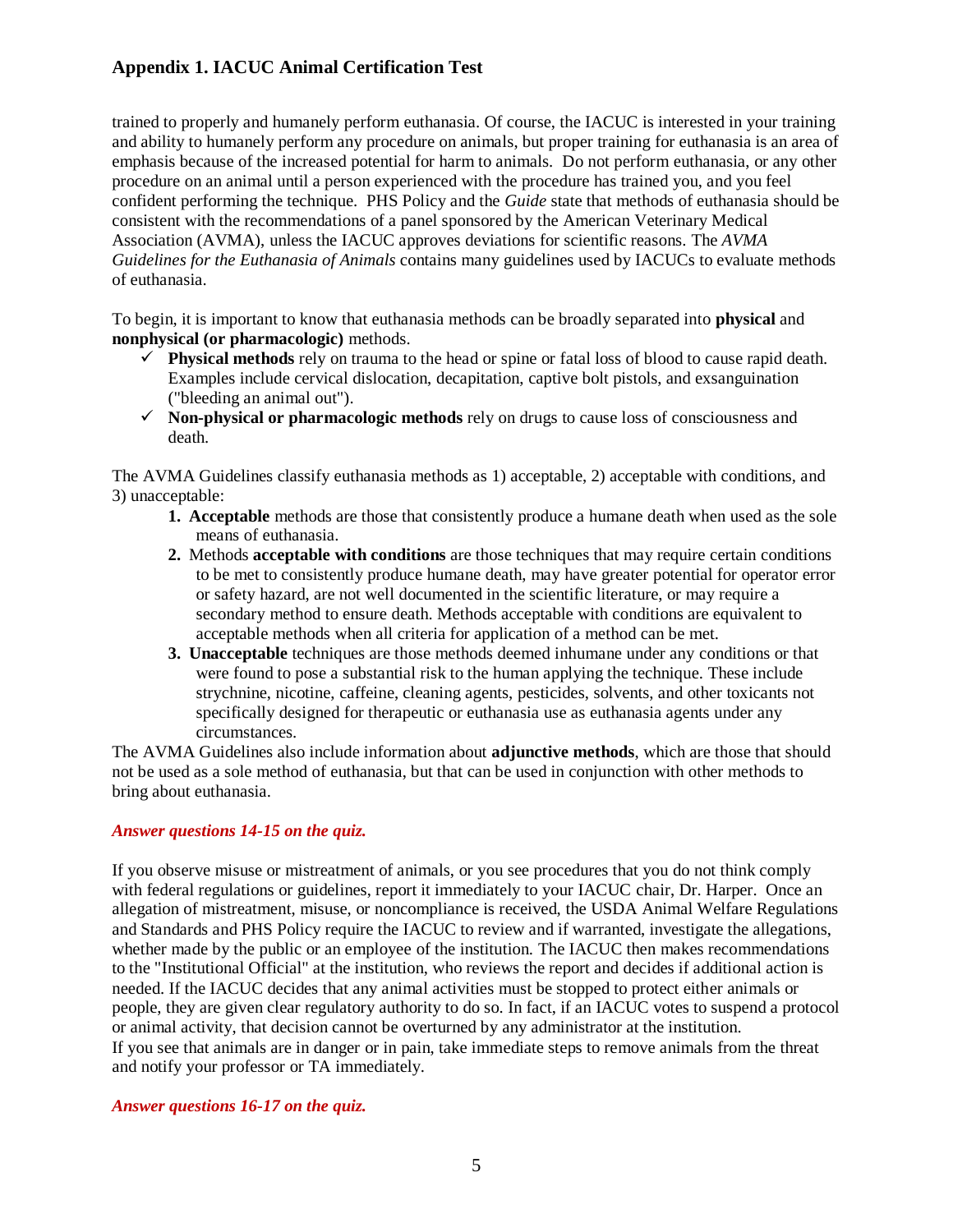- 1. The IACUC's activities to ensure compliance benefit whom?
	- A. The institution, the investigators, and the animals.
	- B. The institution and regulatory agencies only.
	- C. Regulatory agencies only.
	- D. Animals Only.
- 2. The term IACUC stands for what?
	- A. Institutional Animal Care and Use Committee.
	- B. Institutional Animal Control and Use Committee.
	- C. Institutional Animal Care and Utilization Corps.
	- D. Institutional Animal Control and Utilization Corps.
- 3. Which of the following "Guides" is best used as a source of guidelines for animals used in food and fiber research and teaching?
	- A. The "Guide for the Care and Use of Laboratory Animals."
	- B. The "Guide to Proper Procedures in Research Facilities."
	- C. The "Guide for the Care and Use of Agricultural Animals in Agricultural Research and Teaching."
	- D. The "Guide to Animal Facility Design and Operation."
- 4. The USDA AWA regulations do not currently apply to which of the following animals?
	- A. Non-vertebrates, laboratory mice, and laboratory rats.
	- B. Dogs.
	- C. Hamsters and Gerbils.
	- D. Dogs, pigs, and sheep.
- 5. Explaining the potential value of proposed animal research to human and animal health is
	- A. Important to convey so that everyone on the IACUC, including the lay members, can understand.
	- B. Futile given the uncertain outcomes of scientific experimentation.
	- C. Not necessary because all the members of the IACUC are scientists who will immediatel y understand the importance of the work.
	- D. Best accomplished using highly technical language that colleagues in your discipline will understand.
- 6. Which of the following statements concerning selection of species for research is false?
	- A. Vertebrates should be used instead of invertebrates whenever possible.
	- B. Rodents are often selected because of ability to produce genetic modifications in them.
	- C. The most appropriate species should be used.
	- D. A species is often chosen because a disease model exists for it.
- 7. Which of the following justifications for using a particular species would not likely be accepted by the IACUC?
	- A. Reluctance to learn about a new species that might be a better fit.
	- B. Physiologic characteristics of the species that render it uniquely suited for the proposed research.
	- C. The existence of a large body of background data in the literature for that particular species.
	- D. The availability of species-specific laboratory reagents needed to perform experiments.
- 8. The three Rs of Russell and Burch stand for what?
	- A. Replacement, reduction, and refinement.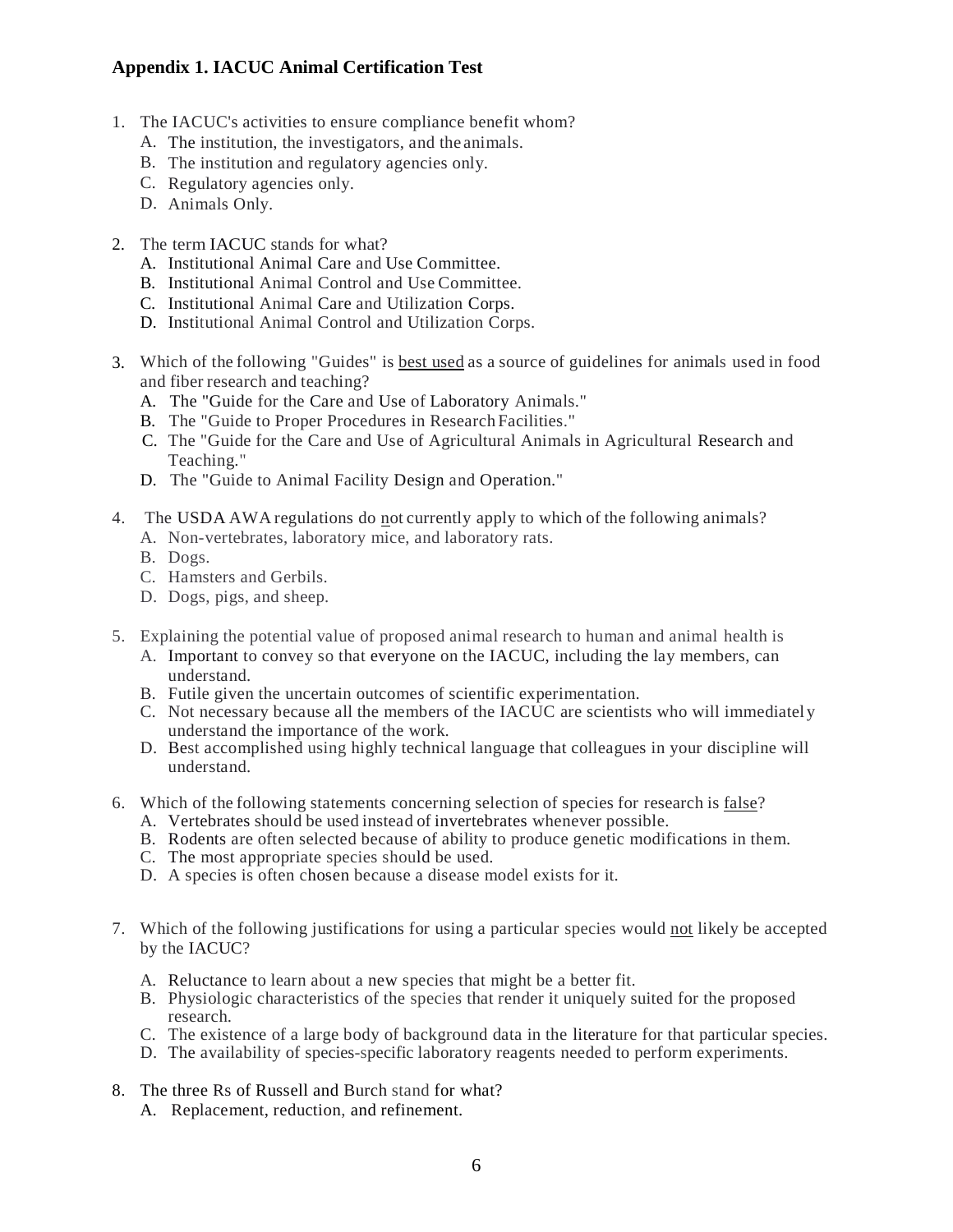- B. Replace, recognize, and recover.
- C. Research, results, and review.
- D. Research, refinement, and recovery.
- 9. What is the primary purpose of the "3Rs" concept of Russell and Burch?
	- A. Urge scientists to minimize use of animals and to minimize pain and distress caused by animal experiments.
	- B. Provide a reasonable strategy for searching databases to uncover as many plausible alternatives as possible.
	- C. Provide researchers with a means of controlling per diem costs and technical support charges in the animal facility.
	- D. Urge scientists to perform computerized database searches so the institution can prove that alternatives are not available.
- 10. Which of the following is not an example of replacement?
	- A. The use of a new analgesic that provides better postoperative pain relief.

B. The use of computer modeling software to replace the use of animals in pharmacologic studies.

- C. The use of a kit to assay hormone levels instead of a bioassay involving animals.
- D. The use of cell culture instead of animals to grow immortal cell lines.
- 11. Which of the following is not an example of reduction?
	- A. The use of a new anesthetic that provides better induction and a shorter recovery period.
	- B. The use of improved assays that provide better data precision so that fewer animals are needed per group.
	- C. The use of common control groups during simultaneous experiments to limit the number of control animals needed.
	- D. The shared use of tissues by more than one investigator to minimize animal use.
- 12. Which of the following is not an example ofrefinement?
	- A. The use of computer modeling software to substitute for animal experiments.
	- B. The use of a new bleeding technique that causes less pain and distress.
	- C. The use of a new analgesic that provides better postoperative pain relief.
	- D. The use of newer surgical techniques that result in less tissue trauma.
- 13. Which statement does not apply to experimental surgery on animals?
	- A. Sterile technique is optional for most survival surgeries.
	- B. A goal of sterile technique is to prevent contamination of the surgical site.
	- C. Either general or regional anesthesia is required to prevent pain.
	- D. Prior planning is very important.
- 14. Why is proper training in euthanasia techniques so important?
	- A. Improper technique can cause unnecessary pain and distress in animals.
	- B. Experiments can be performed more quickly if proper technique is used.
	- C. Euthanasia solutions are expensive and would be wasted if used improperly.
	- D. Training in euthanasia techniques can result in rapid job promotions.
- 15. Which of the following is a reasonable definition of euthanasia?
	- A. The act of killing animals by methods that induce rapid unconsciousness and death without pain or distress.
	- B. The act of killing animals by methods that preserve physiologic function after death.
	- C. The act of preparing animals for a surgical or otherwise invasive procedure.
	- D. The emotional state of humans or animals under distress.
- 16. If you believe that an animal protocol is not being followed correctly andanimals are nottreated well,